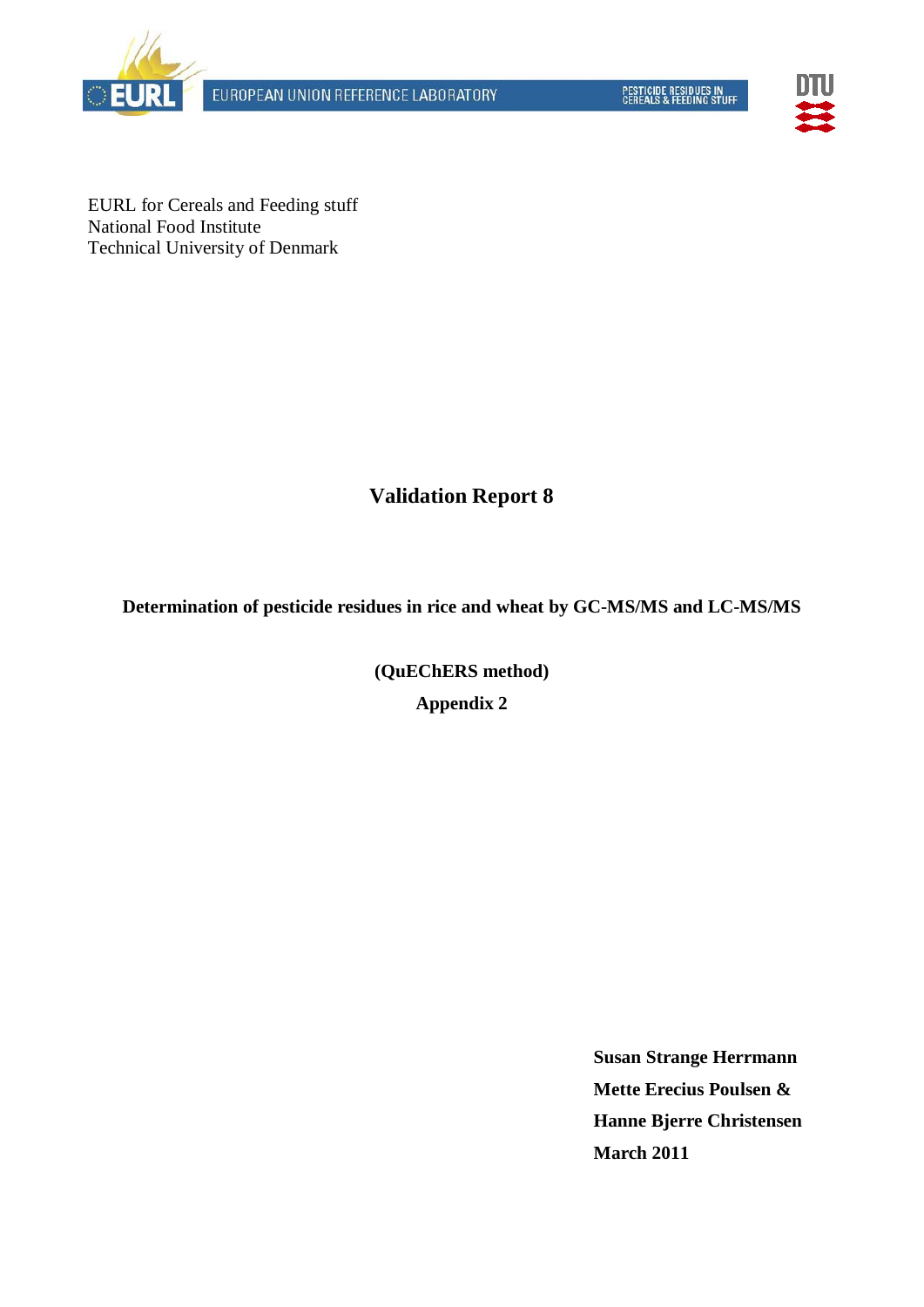# **CONTENT:**

| Appendix 2. Repeatability, recovery and limit of quantification for compounds validated on LC-MS- |  |
|---------------------------------------------------------------------------------------------------|--|
| Appendix 3. Repeatability, recovery and limit of quantification for compounds validated on GC-MS- |  |
|                                                                                                   |  |

# <span id="page-1-0"></span>**1. Introduction**

This report describes the validation of the QuEChERS method combined with GC-MS/MS and LC-MS/MS. The method was sought validated for 32 pesticides, isomers and degradation products in rice and wheat. The method has previously been validated for 45 pesticides by LC-MS/MS detection, 62 pesticides by GC-MS/MS detection and 62 pesticides by GC-MS.

The QuEChERS method has an extraction and clean-up step, which has been developed to be Quick, Easy, Cheap, Efficient, Rugged and Safe. The method is most commonly used on fruit and vegetables<sup>1</sup>.

# <span id="page-1-1"></span>**2. Principle of analysis**

# **Sample preparation:**

Cold water/ice water and acetonitrile is added to the milled sample.

# **Extraction:**

The sample is shaken and a salt and buffer mixture is added and the sample is shaken again.

## **Clean-up:**

After centrifugation the supernatant is transferred to a tube with PSA and MgSO<sub>4</sub>. After shaking and an additional centrifugation step the final extract is diluted 1:1 with acetonitrile to obtain the same matrix concentration as in the calibration standards.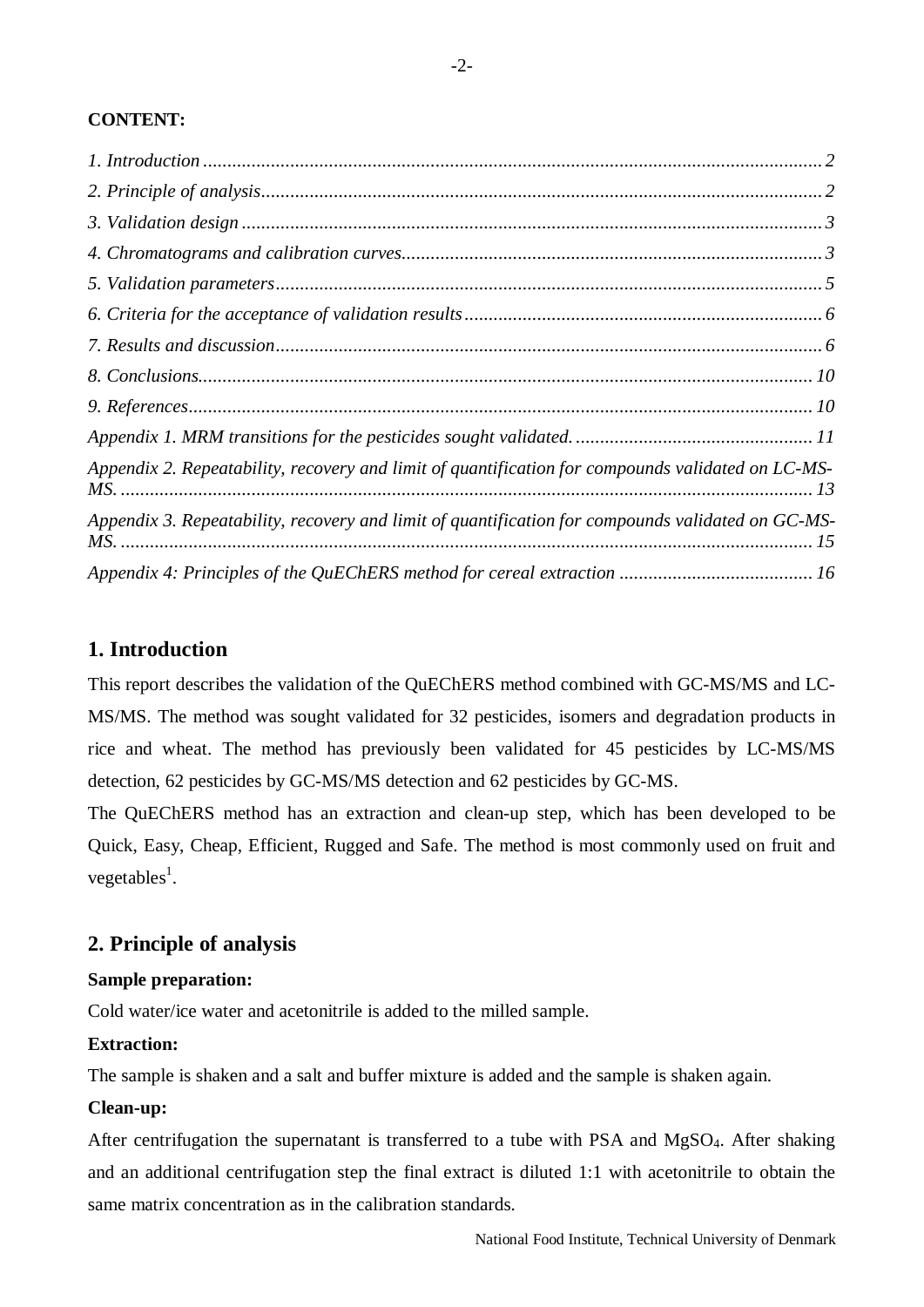-3-

For the LC-MS/MS analysis the extraction is followed by adding internal standard and the extract is filtered into HPLC vials.

In Appendix 4 is the procedure presented in a flow diagram.

# **Quantification and qualification:**

GC-MS/MS: The final extract is analysed GC/MS/MS (electron energy 70 eV, source temp. 180°C, transfer line GC interface 250°C). The injection volume is 4 µl.

LC-MS/MS: The pesticide residues are separated on a reversed-phase column and detected by tandem mass spectrometry (MS/MS) by electrospray (ESI).

# **Selectivity and specificity:**

*GC-MS/MS*: GC-MS/MS is a highly selective method, and thereby highly specific. Two MRM transitions were used (two parent and two daughter ion) one for quantification and another transition for qualification. Parent and daughter ions are presented in appendix 1.

*LC-MS/MS*: The validation includes pesticides determined with both positive and negative ESI.  ${}^{13}C_6$ -carbaryl was used as internal standard for quantification. All pesticides were detected in the multiple reaction monitoring mode (MRM). For each pesticide precursor ion and 2 product ions (where possible) were determined. One product ion for quantification and one for qualification. The MRM transitions for the pesticides and degradation products sought validated are given in appendix 1.

# <span id="page-2-0"></span>**3. Validation design**

The method was south validated for 32 pesticides, isomers or degradation products (see appendix 1) in rice and wheat. The validation was performed on 5-6 replicates at each of the three spiking levels; 0.01, 0.02 and 0.1 mg/kg. A blank sample was included.

## <span id="page-2-1"></span>**4. Chromatograms and calibration curves**

The calibration curve is determined by the analysis of each of the analysts at, at least 4 calibration levels, i.e. 0.003, 0.01, 0.033 and 0.1 µg/ml. The calibration curves were best fitted to a linear curve. The quantification was performed from the mean of two calibration curves surrounding the samples. The majority of the correlation coefficients (R) were higher or equal to 0.98. Examples of chromatograms obtained when analysing the extracts by GC-MS/MS are presented in figure 1. Examples of calibration curves are presented in figure 2.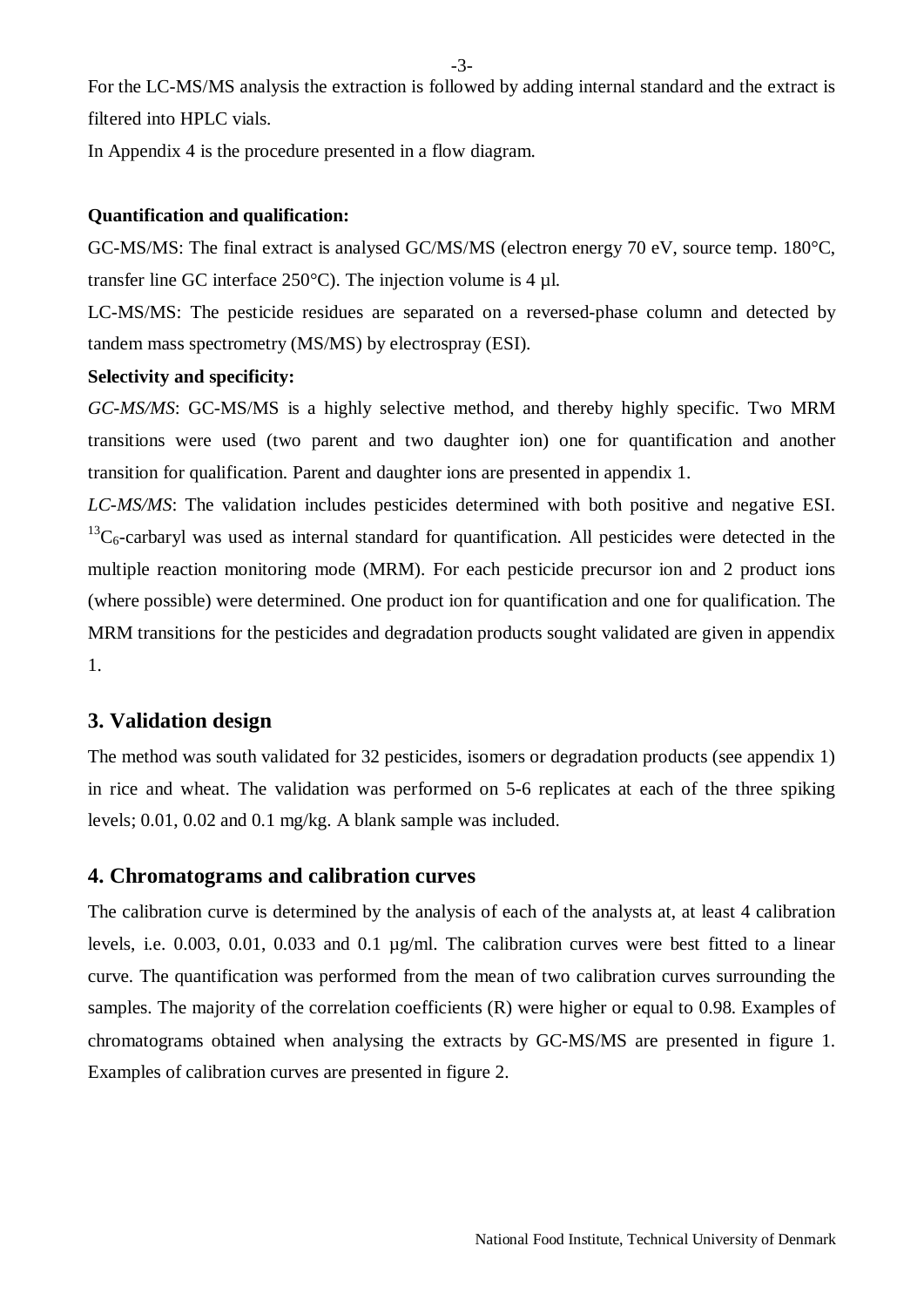

Figure 1: Examples of chromatograms for methoprene and silafluofen obtained when analysing extract of wheat spiked with 0.02 mg/kg (two MRM transitions are shown for each pesticide).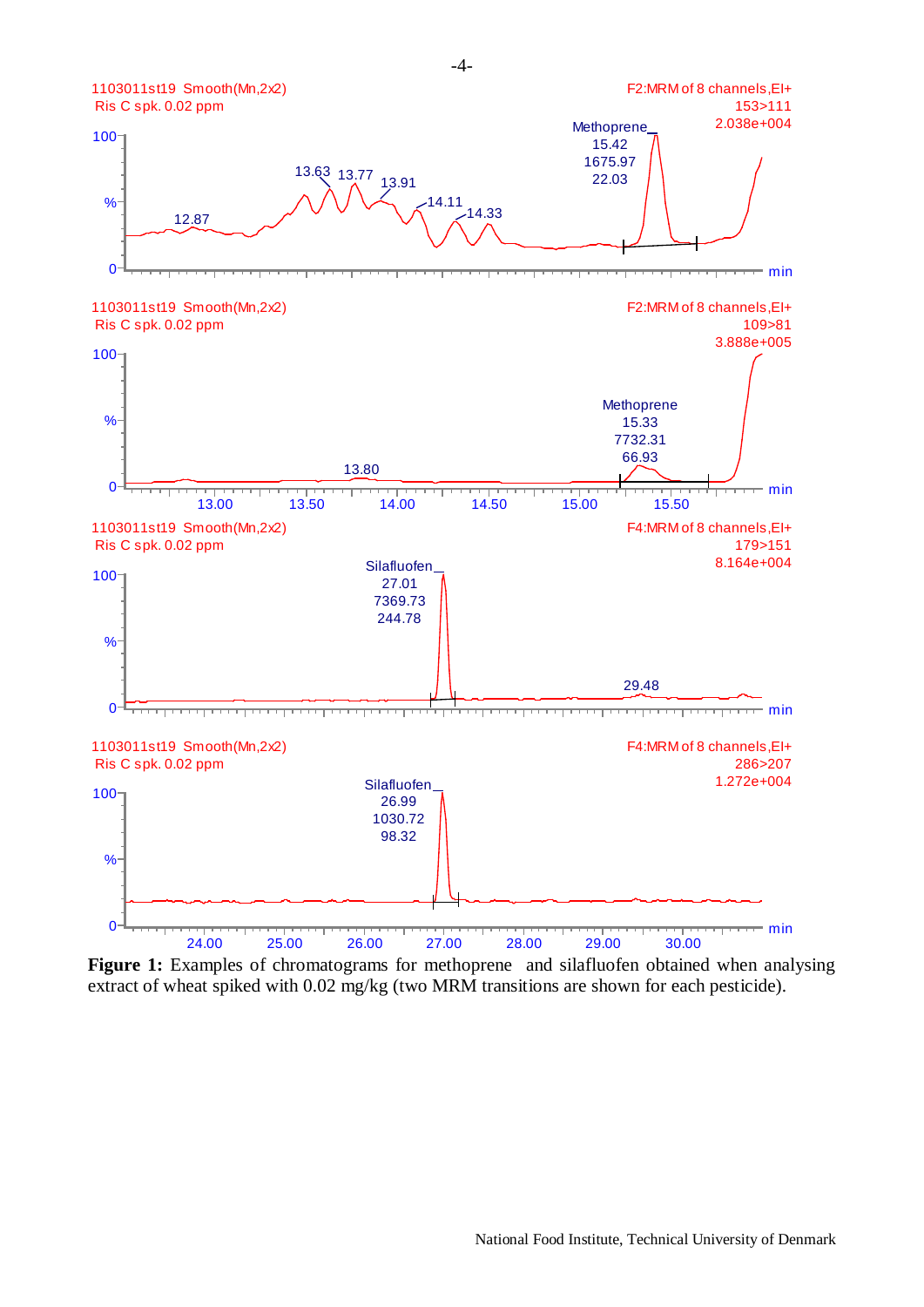

**Figure 2.** Examples of calibration curves for methoprene and silafluofen (concentrations from 0.003-0.1 µg/ml and 0.003-0.333 µg/ml, respectively)

# <span id="page-4-0"></span>**5. Validation parameters**

# **Precision – Repeatability**

Repeatability was calculated for all pesticides and degradation products on all three spiking levels. Repeatability is given as the relative standard deviation on the result from two or more analysis at the same sample, done by the same technician, on the same instrument and within a short period of time. Repeatability in this validation was calculated from the 5-6 replicate determinations. Repeatability were calculated as given in ISO  $5725-2^2$ .

Appendix 2 and 3 shows the relative repeatability for the validated pesticides, isomers and degradation products.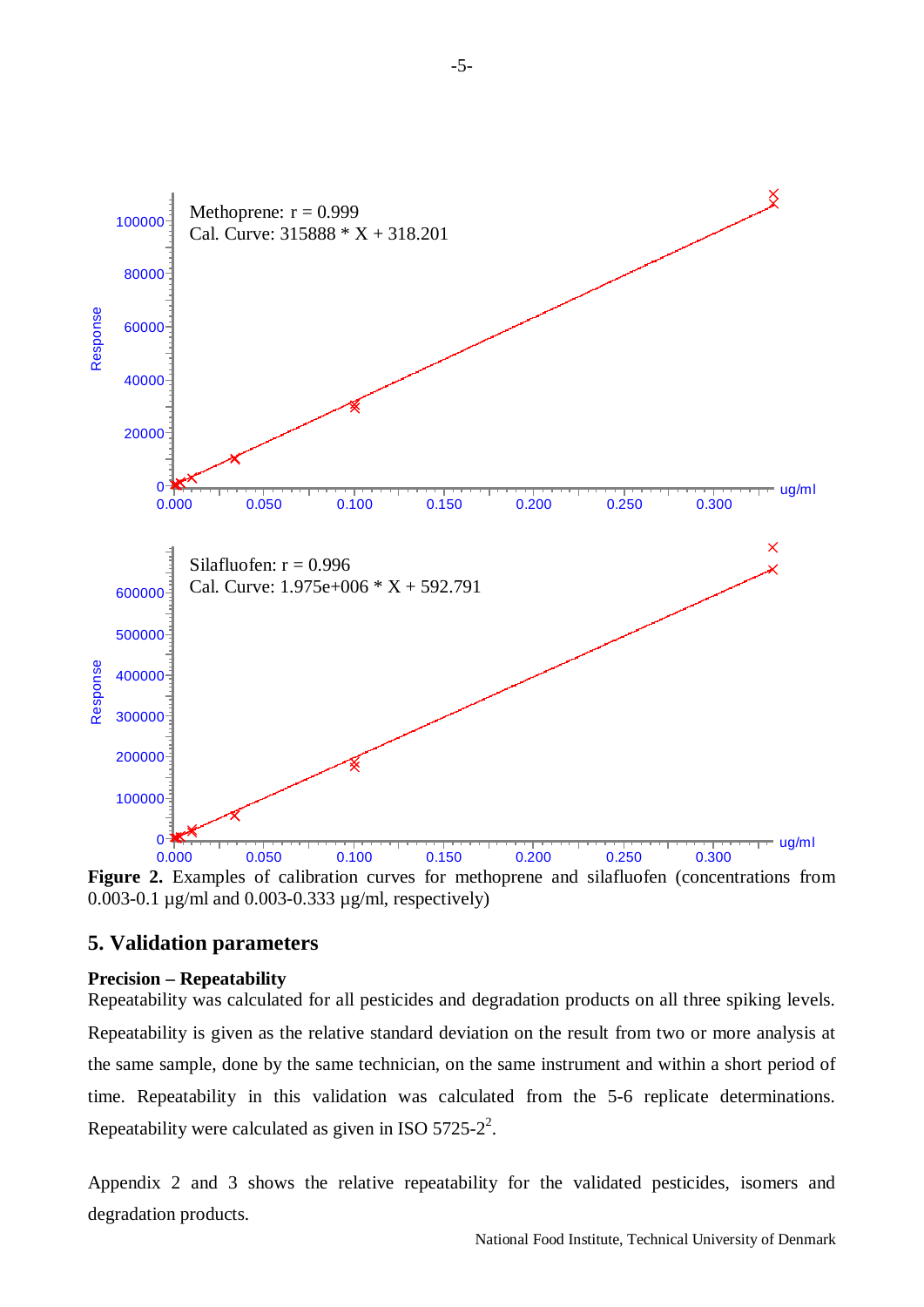#### **Accuracy – Recovery**

The accuracy was determined by recovery, samples were spiked at three concentration levels. In appendix 2 and 3 recovery, repeatability and limit of quantification (LOQ) are given for the validated pesticides, isomers and degradation products for all three spiking levels (0.01 mg/kg, 0.02 mg/kg and 0.1 mg/kg). Recoveries may be seen in appendix 2 and 3.

#### **Robustness**

The QuEChERS method has earlier by Anastassiades et al.  $2003<sup>1</sup>$  in connection with the development of the method been shown to be robust.

#### **Limit of quantification, LOQ**

Quantification limits (LOQ) are calculated from the results at the lowest accepted spike level, as 6 times the standard deviation (absolute recovery). The quantification limits are given in appendix 2 and 3.

#### <span id="page-5-0"></span>**6. Criteria for the acceptance of validation results**

For the pesticides to be accepted as validated the following criteria for precision and trueness must to be fulfilled:

1. The relative standard deviation of the repeatability must be less than or equal to the standard deviation proposed by Horwitz<sup>3</sup>.

2. The average relative recovery must be between 70 and  $120\%$ <sup>4</sup>.

If the above mentioned criteria have been meet, the detection limits have been calculated.

# <span id="page-5-1"></span>**7. Results and discussion**

#### **LC-MS-MS compounds**

The multi-residue method has been tested for 30 pesticides, isomers and degradation products in rice and wheat using LC-MS/MS. The relative repeatability  $(RSD<sub>r</sub>)$  varied between 2-20 %, however most of the values were below 15%. For the majority of the pesticides the recovery was in the range of 75-100% at all three concentration levels.

For rice the criteria for acceptance were met for 24 out of 30 pesticides, isomers and degradation products (listed in Table 2-3). Trinexapac-ethyl could only be accepted for rice at the highest spike level and not at all for wheat. The recovery from rice was  $70\%$  and  $RSD<sub>r</sub>$  of 19% at the highest spiking level. Thus trinexapac-ethyl would probably be more amenable to another type of method or may require a single-residue method.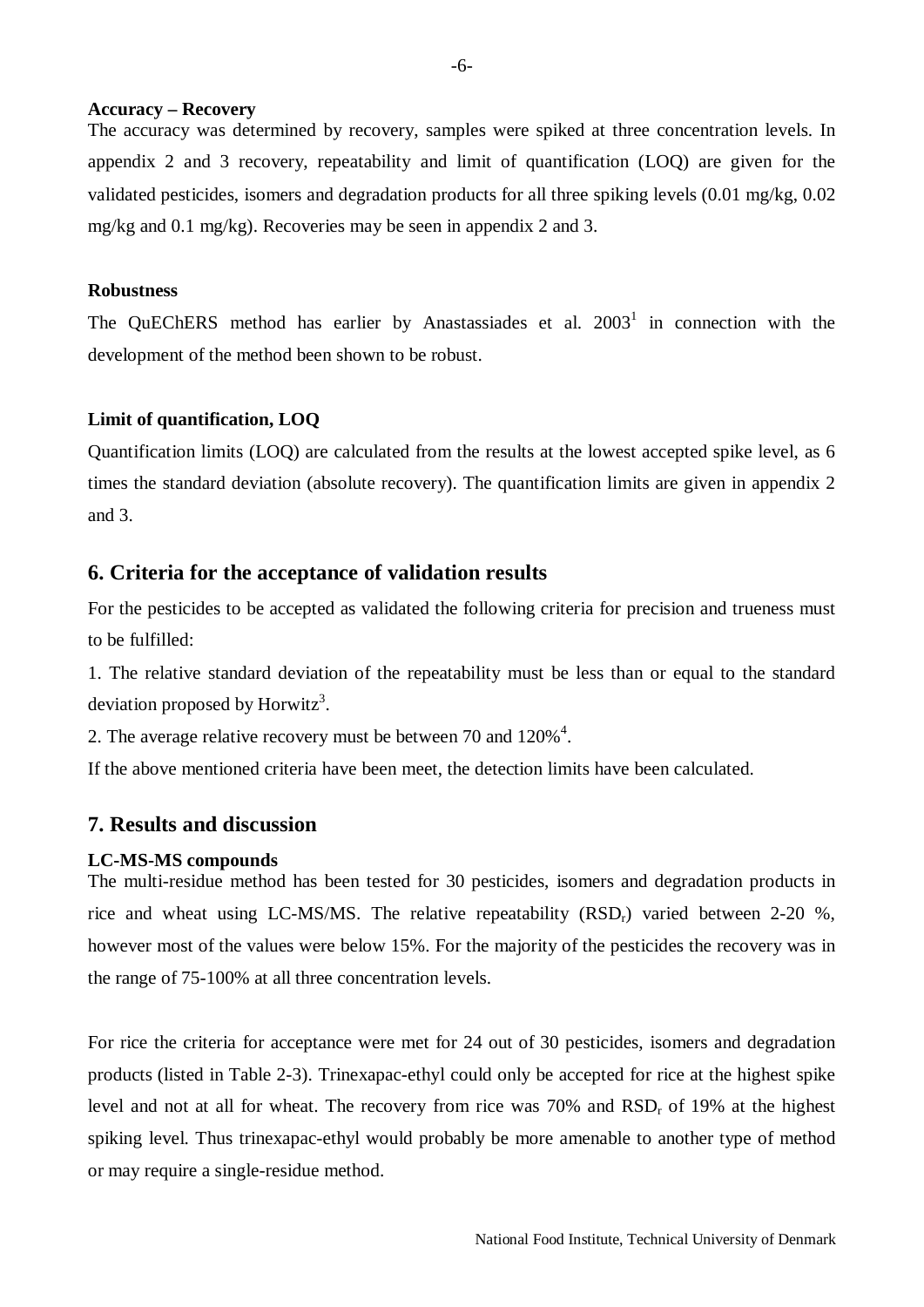For wheat the criteria for acceptance were met for 25 out of 30 pesticides, isomers and degradation products (listed in Table 1).

The lowest calibration level (LCL) was 0.0033 µg/ml and most of the LOQs are above 0.006 mg/kg. Flucythrinate could only be accepted for wheat at the highest spiking level and not at all for rice. The recovery at the highest spiking level for what was  $102\%$  and  $RSD<sub>r</sub>$  9%. However for rice and the lower spiking levels for wheat the recoveries where to low and  $RSD<sub>r</sub>$  was too high.

The pesticides, isomers and degradation products which have been validated are presented in table 1 and 2. The tables divided the compounds into two groups, one for the compounds for which the acceptance criteria could be meet (accepted) and those which could not meet the acceptance criteria (not accepted).

The results for the pesticides which were accepted for LC-MS/MS are listed in Appendix 2.

**Naled** was not accepted because of to low recoveries. The RSD<sub>r</sub> was acceptable. The low recoveries is probably due to the fact that naled can be reduced to dichlorvos. Thus the residues of naled should be determined as the sum of naled and dichlorvos. Because the possible degradation of naled to dichlorvos it is not possible to distinguish whether or the residue originates from naled, dichlorvos or a combination of the two.

| <b>Rice</b>                |                 |                   |  |  |  |  |  |  |  |
|----------------------------|-----------------|-------------------|--|--|--|--|--|--|--|
| Accepted (24 compounds)    |                 |                   |  |  |  |  |  |  |  |
| Amidosulfuron              | Flonicamid      | Pirimiphos-Methyl |  |  |  |  |  |  |  |
| Bendiocarb                 | Florasulam      | Pyraclofos        |  |  |  |  |  |  |  |
| Chlorantraniliprole        | Flutolanil      | Thiobencarb       |  |  |  |  |  |  |  |
| Chromafenozide             | Isoprocarb      | Tralkoxydim       |  |  |  |  |  |  |  |
| Cinosulfuron               | Isoxathion      | Trichlorfon       |  |  |  |  |  |  |  |
| Dicrotophos                | Methoprene      | Tricyclazole      |  |  |  |  |  |  |  |
| Diflubenzuron              | Nitenpyram      | Triflumizole      |  |  |  |  |  |  |  |
| Dinotefuran                | Oxadiazon       | Trinexapac-ethyl  |  |  |  |  |  |  |  |
| Not accepted (6 compounds) |                 |                   |  |  |  |  |  |  |  |
| Bensultap                  | Naled           | Triforine         |  |  |  |  |  |  |  |
|                            | Thiocyclam-     |                   |  |  |  |  |  |  |  |
| Flucythrinate              | hydrogenoxalate |                   |  |  |  |  |  |  |  |
| Imazapyr                   |                 |                   |  |  |  |  |  |  |  |

**Table 1**: Compounds validated and not accepted as validated for **rice** with analysis by LC-MS/MS.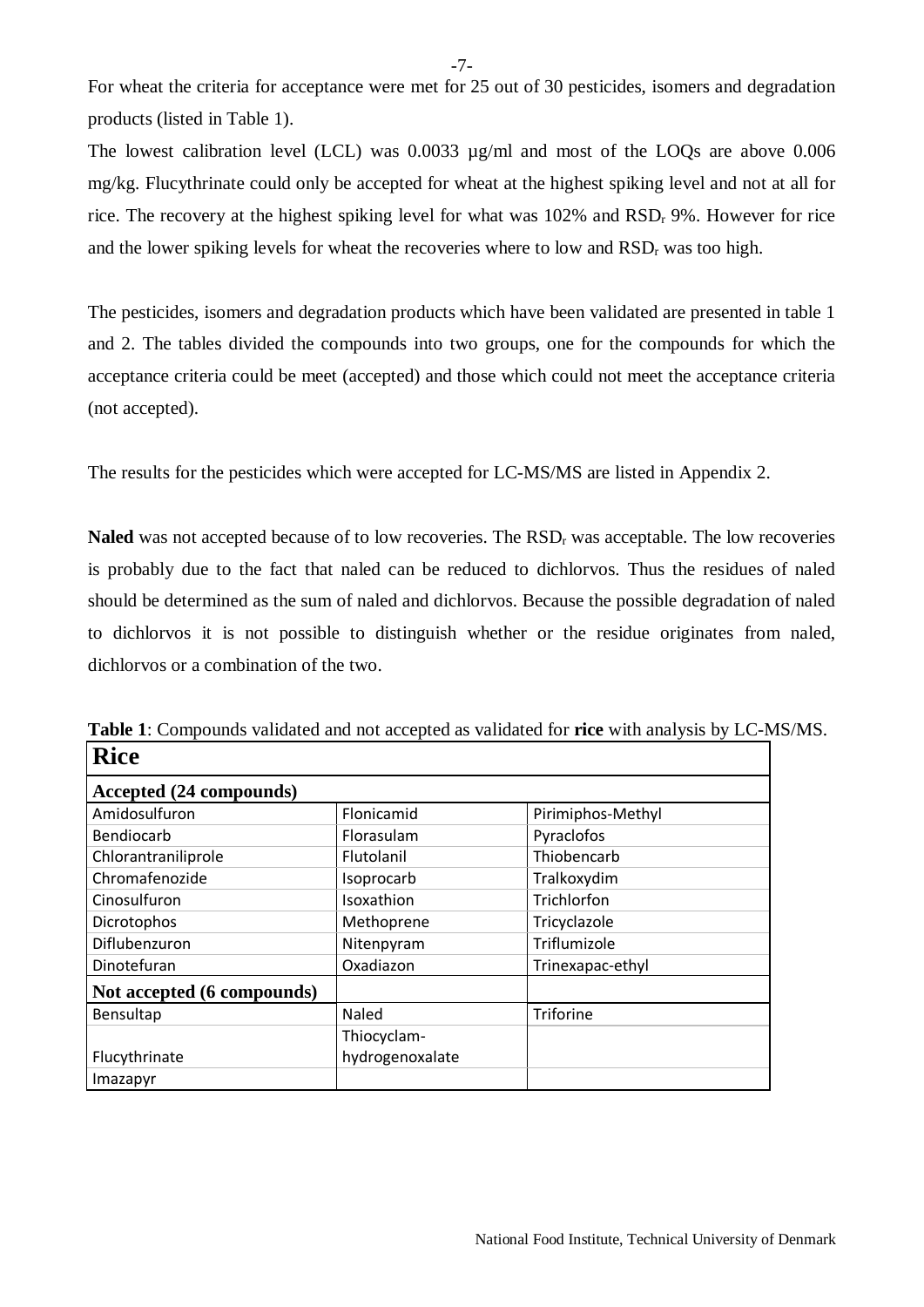| <b>Wheat</b>               |                   |                  |  |  |  |  |  |  |  |
|----------------------------|-------------------|------------------|--|--|--|--|--|--|--|
| Accepted (25 compounds)    |                   |                  |  |  |  |  |  |  |  |
| Amidosulfuron              | Florasulam        | Pyraclofos       |  |  |  |  |  |  |  |
| Bendiocarb                 | Flucythrinate     | Thiobencarb      |  |  |  |  |  |  |  |
| Chlorantraniliprole        | Flutolanil        | Tralkoxydim      |  |  |  |  |  |  |  |
| Chromafenozide             | Isoprocarb        | Trichlorfon      |  |  |  |  |  |  |  |
| Cinosulfuron               | Isoxathion        | Tricyclazole     |  |  |  |  |  |  |  |
| Dicrotophos                | Methoprene        | Triflumizole     |  |  |  |  |  |  |  |
| Diflubenzuron              | Nitenpyram        | Triforine        |  |  |  |  |  |  |  |
| Dinotefuran                | Oxadiazon         |                  |  |  |  |  |  |  |  |
| Flonicamid                 | Pirimiphos-Methyl |                  |  |  |  |  |  |  |  |
| Not accepted (5 compounds) |                   |                  |  |  |  |  |  |  |  |
| Bensultap                  | <b>Naled</b>      | Trinexapac-ethyl |  |  |  |  |  |  |  |
|                            | Thiocyclam-       |                  |  |  |  |  |  |  |  |
| Imazapyr                   | hydrogenoxalate   |                  |  |  |  |  |  |  |  |

**Table 2**: Compounds validated and not accepted as validated for **wheat** with analysis by LC-MS/MS.

**Thiocyclam-hydrogenoxalate** and **imazapyr** gave low recoveries and for imazapyr also to high RSDr. The analysis of these too acidic pesticides may be more sussecfull if the raw extract (without freezing out and PSA clean-up) where analysed. **Trinexapac-ethyl** could only be validated at the higest spiking level for rice, and from to the literature it was expected to be more GC amenable. For **bensultap** the recoveries where too low. At the moment we do not have a suggestion for a solution for this problem. In the literature only results obtained by GC with FPD are available.

#### **GC-MS-MS compounds**

The multi-residue method has been tested for 15 pesticides, isomers and degradation products in rice and wheat using GC-MS/MS. The relative repeatability  $(RSD<sub>r</sub>)$  varied between 3 to 20 %, however most of the values were below 15 %. For the majority of the pesticides the recovery was in the range of 75-100% at all three concentration levels. Though the recovery of silafluofen where only 63-66% from rice and 69-75% from wheat. However  $RSD<sub>r</sub>$  was low (3-14%) if looking at all spike levels and where 8-12 at the lowest spike level. The validation results where therefore found acceptable though notice should be taken of the low recovery. Tralomethrin is a pyrethroid wich are typically GC amenable. Acceptable validation data were also obtained, however by GC-MS and GC-MS/MS it is not possible to distinguish between deltamethrin and tralomethrin. Tralomehtrin can debrominate to deltamethrin in the GC systems and perhaps also in the homogenate and the method is therefore not specific. Tralomethrin is not on the positive list in the EU list and this situation can therefore only occur for samples originating from third countries or because of illegal uses.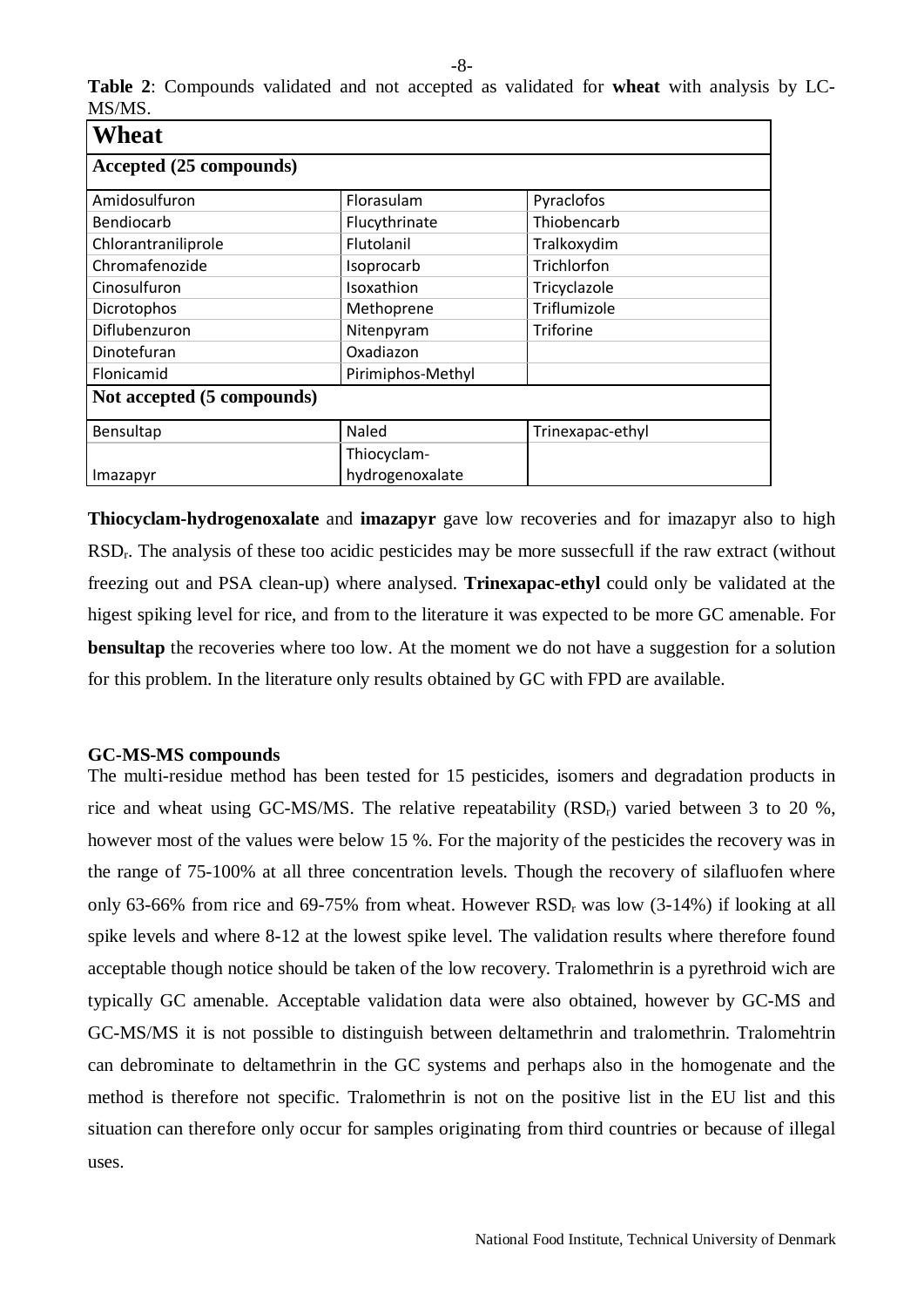For both rice and wheat the criteria for acceptance were met for out of 14 pesticides, isomers and degradation products (listed in Table 4 and Table 5, respectively). The lowest calibration level (LCL) was  $0.0033 \mu$ g/ml and most of the LOQs are above or equal to  $0.006 \text{ mg/kg}$ .

The pesticides, isomers and degradation product which has been validated presented in table 4-6. The results for the pesticides which were accepted are listed in Appendix 3.

| <b>Rice</b>                |                   |              |
|----------------------------|-------------------|--------------|
| Accepted (14 compounds)    |                   |              |
| Bendiocarb                 | Methoprene        | Thiobenbarb  |
| Flucythrinate              | Oxadiazon         | Tralomethrin |
| Flutolanil                 | Pirimiphos-methyl | Trichlorfon  |
| Isoprocarb                 | Pyraclofos        | Tricyclazole |
| Isoxathion                 | Silafluofen       |              |
| Not accepted (1 compounds) |                   |              |
| Trinexapac-ethyl           |                   |              |

**Table 4**: Compounds validated and not accepted as validated for **rice** with analysis by GC-MS/MS.

**Table 5**: Compounds validated and not accepted as validated for **wheat** with analysis by GC-MS/MS.

| <b>Wheat</b>               |                   |              |
|----------------------------|-------------------|--------------|
| Accepted (14 compounds)    |                   |              |
| Bendiocarb                 | Methoprene        | Thiobenbarb  |
| Flucythrinate              | Oxadiazon         | Tralomethrin |
| Flutolanil                 | Pirimiphos-methyl | Trichlorfon  |
| Isoprocarb                 | Pyraclofos        | Tricyclazole |
| Isoxathion                 | Silafluofen       |              |
| Not accepted (1 compounds) |                   |              |
| Trinexapac-ethyl           |                   |              |

Acceptable validation results for **trinexapac-ethyl** could only be obtained for rice at the highest spiking level and only with LC-MS/MS determination. Trinexapac-ethyl has by others been reported to be GC amenable but in this study the recoveries were to low whereas the results showed good reproducibility. Before more work is put in to this compound, it should however be considered, whether or not it is relevant to monitor for. It has been shown that trinexapac-ethyl is rapidly degraded after it has been applied to the field.

For about half the pesticides included in the validation there has not been set a residue definition if referring to the MRL database<sup>5</sup>. For the rest of the pesticides validated here only the residue definition for flonicamid and triflumizole are different form only parent compound. The residue definition for flonicamid is according to the MRL database sum of flonicamid, TNFG and TNFA. The residue definition for triflumizole is [Triflumizole and metabolite FM-6-1\(N-\(4-chloro-2-](http://ec.europa.eu/sanco_pesticides/public/index.cfm?event=substance.info&id=395)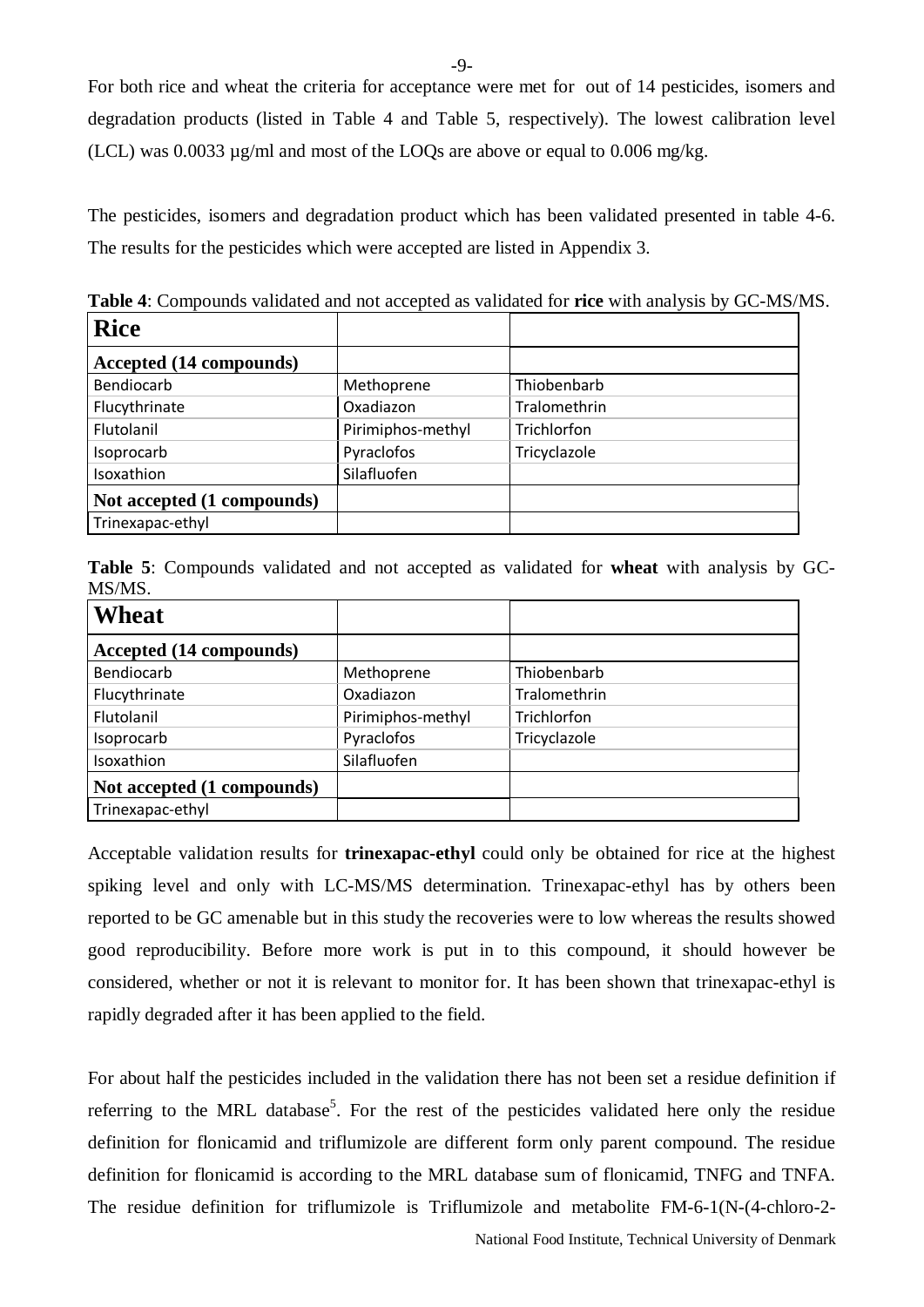[trifluoromethylphenyl\)-n-propoxyacetamidine\), expressed as Triflumizole.](http://ec.europa.eu/sanco_pesticides/public/index.cfm?event=substance.info&id=395) These metabolites are not included in the validation performed here, thus further method validation would be required to meet the residue definition.

# <span id="page-9-0"></span>**8. Conclusions**

In conclusion 28 of 32 pesticides, isomers and degradation products were validated on rice and/or wheat for the QuEChERS method using GC-MS/MS and/or LC-MS/MS for the analysis. In total 12 compounds were validated on both GC-MS/MS and LC-MS/MS. Fourteen compounds were only validated on LC-MS/MS and 2 compounds were only validated on GC-MS/MS.

# <span id="page-9-1"></span>**9. References**

**1** http://www.quechers.com/ or Anastassiades et al., J. AOAC Int., vol. 86, no. 2, p. 412, 2003

**2** ISO 5725-2:1994. Accuracy (trueness and precision) of measurement methods and results – Part 2. Basic method for the determination of repeatability and reproducibility of standard measurement method. First edition. December 1994.

**3** W. Horwitz, Anal. Chem., 1982; 54, 67A.

**4** Method Validation and Quality Control Procedures for Pesticide Residue Analysis in Food and Feed, Document No SANCO/10684/2010, 01/01/2010, European Commission, Brussels, 2010. **5** EU Pesticides database available at [http://ec.europa.eu/sanco\\_pesticides/public/index.cfm](http://ec.europa.eu/sanco_pesticides/public/index.cfm)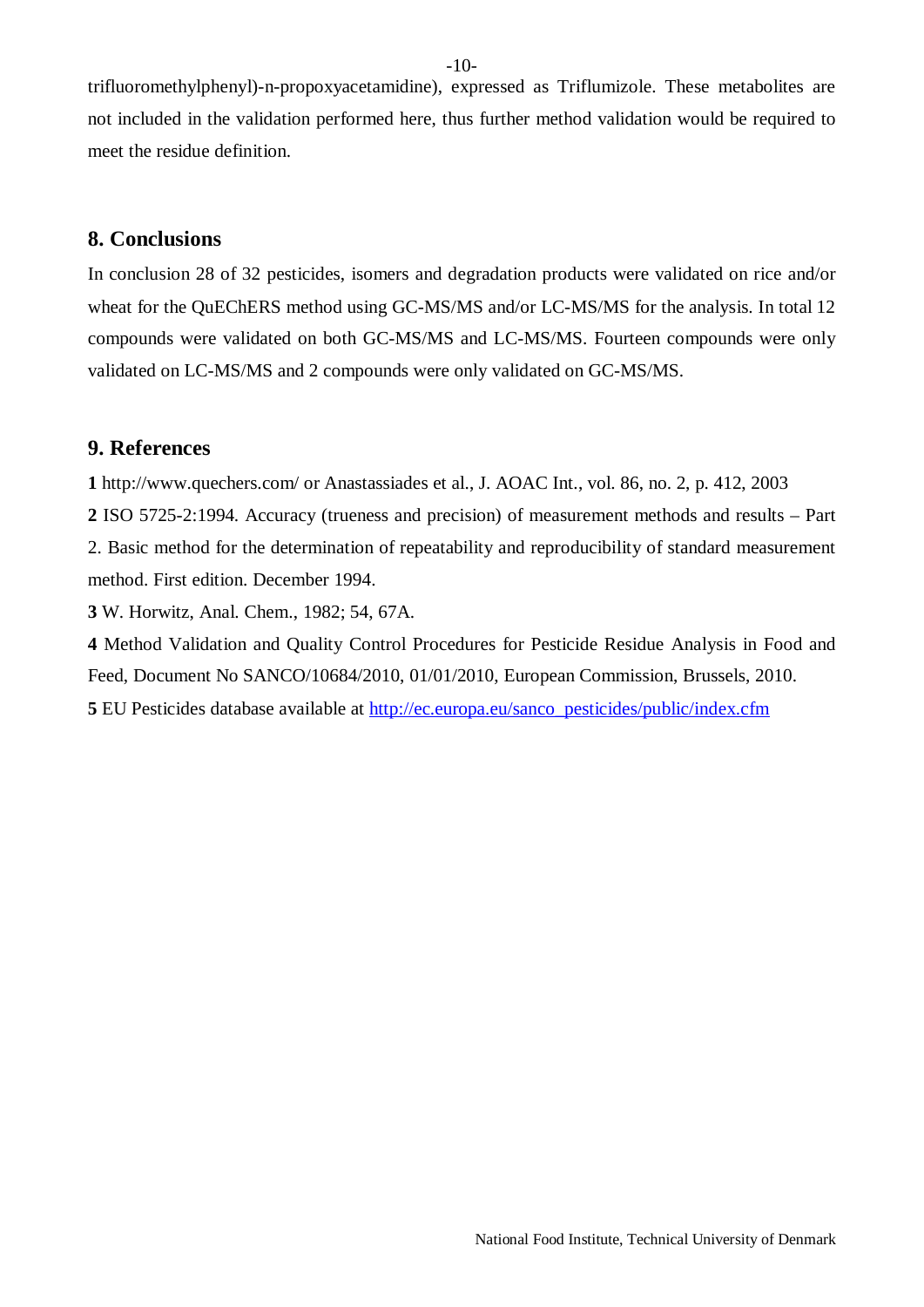|                |                   | <b>Precursor</b> | <b>Product</b> | Col.             | <b>Precursor</b> | <b>Product</b> | Col.                |
|----------------|-------------------|------------------|----------------|------------------|------------------|----------------|---------------------|
|                | <b>GC-MS/MS</b>   | ion-1            | ion-1          | energi 1         | ion-2            | ion-2          | energi <sub>2</sub> |
|                | Bendiocarb        | 166              | 151            | 10               | 223              | 166            | 6                   |
| $\overline{2}$ | Flucythrinate-1   | 199              | 157            | 5                | 451              | 199            | 10                  |
| 3              | Flucythrinate-2   | 199              | 157            | 5                | 451              | 199            | 10                  |
| 4              | Flutolanil        | 173              | 145            | 12               | 281              | 173            | 10                  |
| 5              | Isoprocarb        | 136              | 121            | $\boldsymbol{6}$ | 121              | 103            | 10                  |
| 6              | Isoxathion        | 177              | 130            | 6                | 313              | 177            | 6                   |
|                | Methoprene        | 153              | 111            | 5                | 109              | 81             | 5                   |
| 8              | Oxadiazon         | 258              | 175            | 5                | 302              | 175            | 10                  |
| 9              | Pirimiphos-Methyl | 305              | 290            | 10               | 290              | 233            | 10                  |
| 10             | Pyraclofos        | 360              | 194            | 8                | 360              | 139            | 14                  |
| 11             | Silafluofen       | 179              | 151            | 8                | 286              | 207            | 8                   |
| 12             | Thiobencarb       | 100              | 72             | 4                | 125              | 89             | 12                  |
| 13             | Tralomethrin-1    | 253              | 93             | 14               | 253              | 172            | 18                  |
| 14             | Tralomethrin-2    | 253              | 93             | 14               | 253              | 172            | 18                  |
| 15             | Trichlorfon       | 185              | 93             | 15               | 145              | 109            | 10                  |
| 16             | Tricyclazole      | 189              | 162            | 8                | 189              | 161            | 16                  |
| 17             | Trinexapac-ethyl  | 224              | 151            | 5                | 151              | 95             | 5                   |

# **Appendix 1. MRM transitions for the pesticides sought validated.**

<span id="page-10-0"></span>

|                |                      | <b>Precursor</b> | <b>Product</b> |    |           | <b>Precursor</b> |                      |           |    |
|----------------|----------------------|------------------|----------------|----|-----------|------------------|----------------------|-----------|----|
|                | <b>LC-MS/MS ESI-</b> | ion-1            | ion-1          | C٧ | <b>CE</b> | ion-2            | <b>Product ion-2</b> | <b>CE</b> | CV |
|                | Amidosulfuron        | 368              | 259            | 40 | 15        |                  | 109                  | 40        | 21 |
| $\overline{2}$ | Chlorantraniliprole  | 482              | 204            | 40 | 15        | 147              | 88                   | 40        | 33 |
| 3              | Diflubenzuron        | 309              | 156            | 46 | 15        |                  | 93                   | 46        | 40 |
| $\overline{4}$ | Flonicamid           | 228              | 81             | 50 | 15        |                  | 146                  | 50        | 27 |
| 5              | Florasulam           | 358              | 167            | 50 | 15        |                  | 152                  | 50        | 33 |
| 6              | Fralkoxvdim          | 328              | 254            | 16 | 21        |                  | 212                  | 16        | 35 |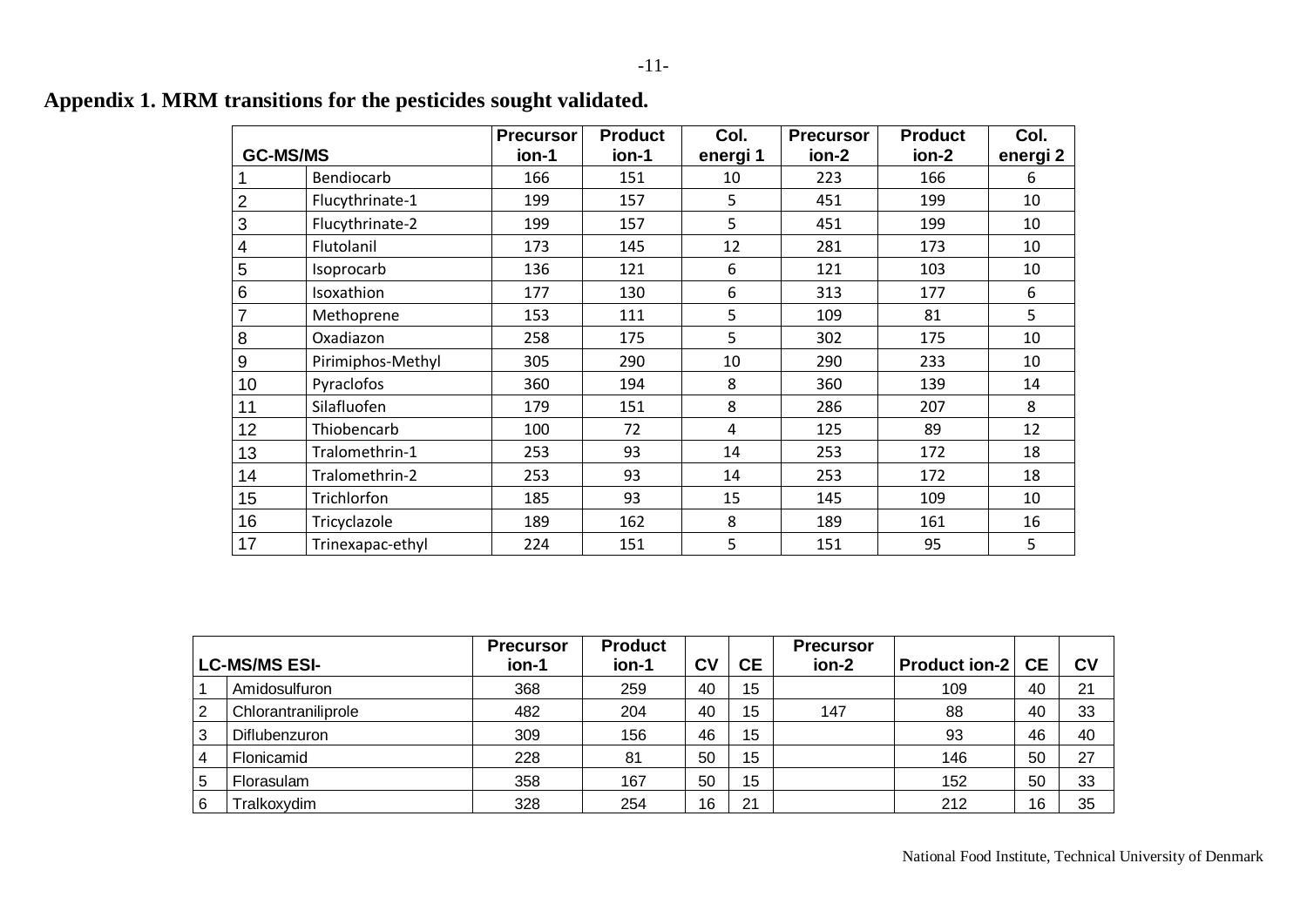|                         |                               | <b>Precursor</b> |                      |           |           | <b>Precursor</b> |                      |           |           |
|-------------------------|-------------------------------|------------------|----------------------|-----------|-----------|------------------|----------------------|-----------|-----------|
|                         | <b>LCMSMS ESI+</b>            | ion-1            | <b>Product ion-1</b> | <b>CV</b> | <b>CE</b> | ion-2            | <b>Product ion-2</b> | <b>CV</b> | <b>CE</b> |
| $\mathbf{1}$            | Bendiocarb                    | 224              | 109                  | 22        | 15        |                  | 81                   | 22        | 33        |
| $\overline{2}$          | Bensultap                     | 432              | 290                  | 28        | 15        |                  | 150                  | 28        | 27        |
| $\mathbf{3}$            | Chromafenozide                | 395              | 175                  | 46        | 40        |                  |                      |           |           |
| $\overline{\mathbf{4}}$ | Cinosulfuron                  | 414              | 183                  | 22        | 15        |                  | 61                   | 22        | 30        |
| $\overline{5}$          | Dicrotophos                   | 270              | 112                  | 28        | 15        | 255              | 193                  | 28        | 21        |
| $\,6\,$                 | Dinotefuran                   | 203              | 129                  | 28        | 15        |                  | 73                   | 28        | 21        |
| $\overline{7}$          | Flucythrinate                 | 469              | 157                  | 34        | 40        |                  | 181                  | 34        | 27        |
| $\, 8$                  | Flutolanil                    | 324              | 262                  | 33        | 35        |                  | 242                  | 33        | 25        |
| $9\,$                   | Imazapyr                      | 263              | 218                  | 50        | 21        |                  | 132                  | 50        | 40        |
| 10                      | Isoprocarb                    | 211              | 95                   | 28        | 21        |                  | 152                  | 28        | 21        |
| 11                      | Isoxathion                    | 314              | 105                  | 16        | 15        |                  | 97                   | 16        | 40        |
| 12                      | Methoprene                    | 279              | 219                  | 10        | 10        |                  | 237                  | 10        | 10        |
| 13                      | Naled                         | 398              | 127                  | 50        | 15        |                  | 109                  | 50        | 39        |
| 14                      | Nitenpyram                    | 271              | 189                  | 28        | 15        |                  | 126                  | 28        | 33        |
| 15                      | Oxadiazon                     | 362              | 220                  | 22        | 27        |                  | 239                  | 22        | 21        |
| 16                      | Pirimiphos-Methyl             | 306              | 164                  | 20        | 20        |                  | 108                  | 20        | 39        |
| 17                      | Pyraclofos                    | 361              | 257                  | 50        | 21        |                  | 138                  | 50        | 40        |
| 18                      | Thiobencarb                   | 258              | 125                  | 34        | 15        |                  | 89                   | 34        | 39        |
|                         | 19 Thiocyclam-hydrogenoxalate | 182              | 137                  | 10        | 20        |                  | 73                   | 20        | 20        |
| 20                      | Trichlorfon                   | 257              | 109                  | 34        | 15        |                  | 221                  | 34        | 15        |
| 21                      | Tricyclazole                  | 190              | 163                  | 50        | 21        |                  | 136                  | 50        | 27        |
| 22                      | Triflumizole                  | 346              | 278                  | 16        | 15        |                  | 73                   | 15        | 21        |
| 23                      | Triforine                     | 435              | 390                  | 17        | 5         |                  | 215                  | 17        | 25        |
|                         | 24 Trinexapac-ethyl           | 253              | 69                   | 46        | 21        |                  | 207                  | 46        | 21        |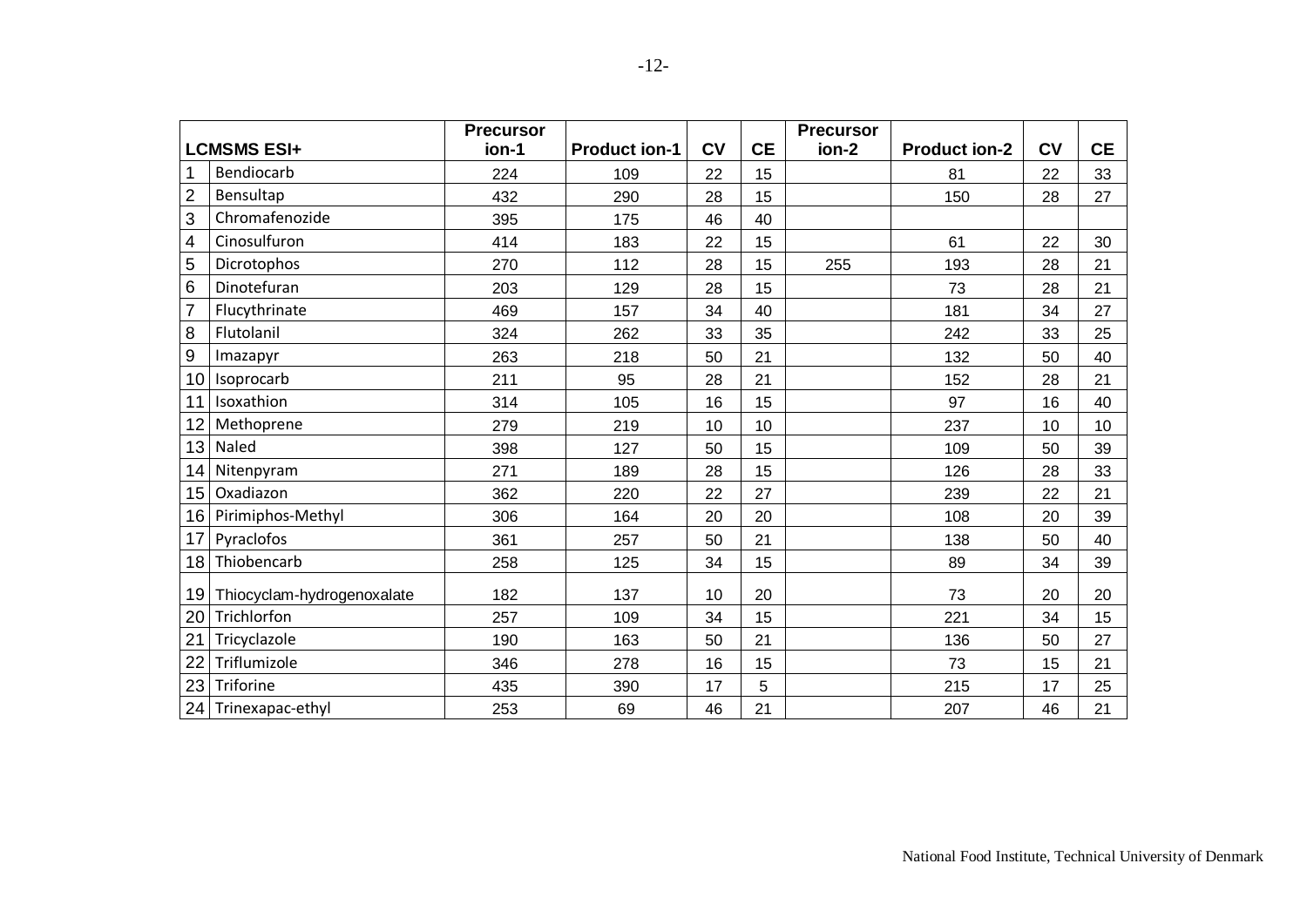# <span id="page-12-0"></span>**Appendix 2. Repeatability, recovery and limit of quantification for compounds validated on LC-MS-MS.**

In the tables are presented repeatability and LOQ for compounds validated on LC-MS-MS. Values outside the acceptance criteria are marked by grey. The matrixes are rice and wheat.

| <b>Rice, QuEChERS</b><br>with LCMSMS | Spike<br>level<br>mg/kg<br>0.01 |                               | Spike<br>level<br>mg/kg<br>0.02 |                               | Spike level<br>mg/kg<br>0.10 |                  |               |
|--------------------------------------|---------------------------------|-------------------------------|---------------------------------|-------------------------------|------------------------------|------------------|---------------|
|                                      | Recovery,<br>$\%$               | $\overline{\text{RSD}_r, \%}$ | Recovery,<br>$\%$               | $\overline{\text{RSD}_r}$ , % | Recovery,<br>$\%$            | $RSD_r$ , %      | LOQ,<br>mg/kg |
| Amidosulfuron                        | 73                              | $\overline{4}$                | 93                              | 17                            | 103                          | 19               | 0.010         |
| Bendiocarb                           | 89                              | 18                            | 94                              | 19                            | 97                           | 8                | 0.011         |
| Chlorantraniliprole                  | 103                             | 11                            | 98                              | 10                            | 96                           | 3                | 0.008         |
| Chromafenozide                       | 89                              | 15                            | 92                              | 12                            | 95                           | 10               | 0.009         |
| Cinosulfuron                         | 67                              | 19                            | 65                              | 10                            | 67                           | 10               | 0.008         |
| Dicrotophos                          | 87                              | 23                            | 96                              | 19                            | 100                          | 20               | 0.022         |
| Diflubenzuron                        | 107                             | 16                            | 97                              | 15                            | 93                           | $\overline{7}$   | 0.011         |
| Dinotefuran                          |                                 |                               | 113                             | 121                           | 86                           | 13               | 0.069         |
| Flonicamid                           | 81                              | 15                            | 92                              | 13                            | 96                           | $\overline{7}$   | 0.014         |
| Florasulam                           | 89                              | 10                            | 81                              | 15                            | 77                           | 7                | 0.006         |
| Flutolanil                           | 93                              | 16                            | 88                              | 14                            | 91                           | 9                | 0.010         |
| Isoprocarb                           | 87                              | 13                            | 90                              | 15                            | 99                           | 10               | 0.007         |
| Isoxathion                           | 93                              | 12                            | 92                              | 14                            | 101                          | $\overline{7}$   | 0.007         |
| Methoprene                           | 78                              | 28                            | 71                              | 20                            | 76                           | 13               | 0.017         |
| Nitenpyram                           | 102                             | 74                            | 94                              | 39                            | 90                           | $\boldsymbol{9}$ | 0.049         |
| Oxadiazon                            | 92                              | 18                            | 82                              | 15                            | 86                           | 6                | 0.011         |
| Pirimiphos-Methyl                    | 86                              | 27                            | 97                              | 12                            | 104                          | 13               | 0.014         |
| Pyraclofos                           | 90                              | 19                            | 103                             | 14                            | 108                          | 11               | 0.011         |
| Thiobencarb                          | 87                              | 13                            | 101                             | 19                            | 101                          | 8                | 0.008         |
| Tralkoxydim                          | 79                              | 13                            | 75                              | 10                            | 77                           | $\overline{7}$   | 0.007         |
| Trichlorfon                          | 128                             | 14                            | 91                              | 25                            | 92                           | 12               | 0.067         |
| Tricyclazole                         | 102                             | 23                            | 89                              | 22                            | 91                           | 8                | 0.044         |
| Triflumizole                         | 95                              | 17                            | 103                             | 18                            | 104                          | 9                | 0.011         |
| Trinexapac-ethyl                     | 86                              | 34                            | 88                              | 53                            | 70                           | 19               | 0.081         |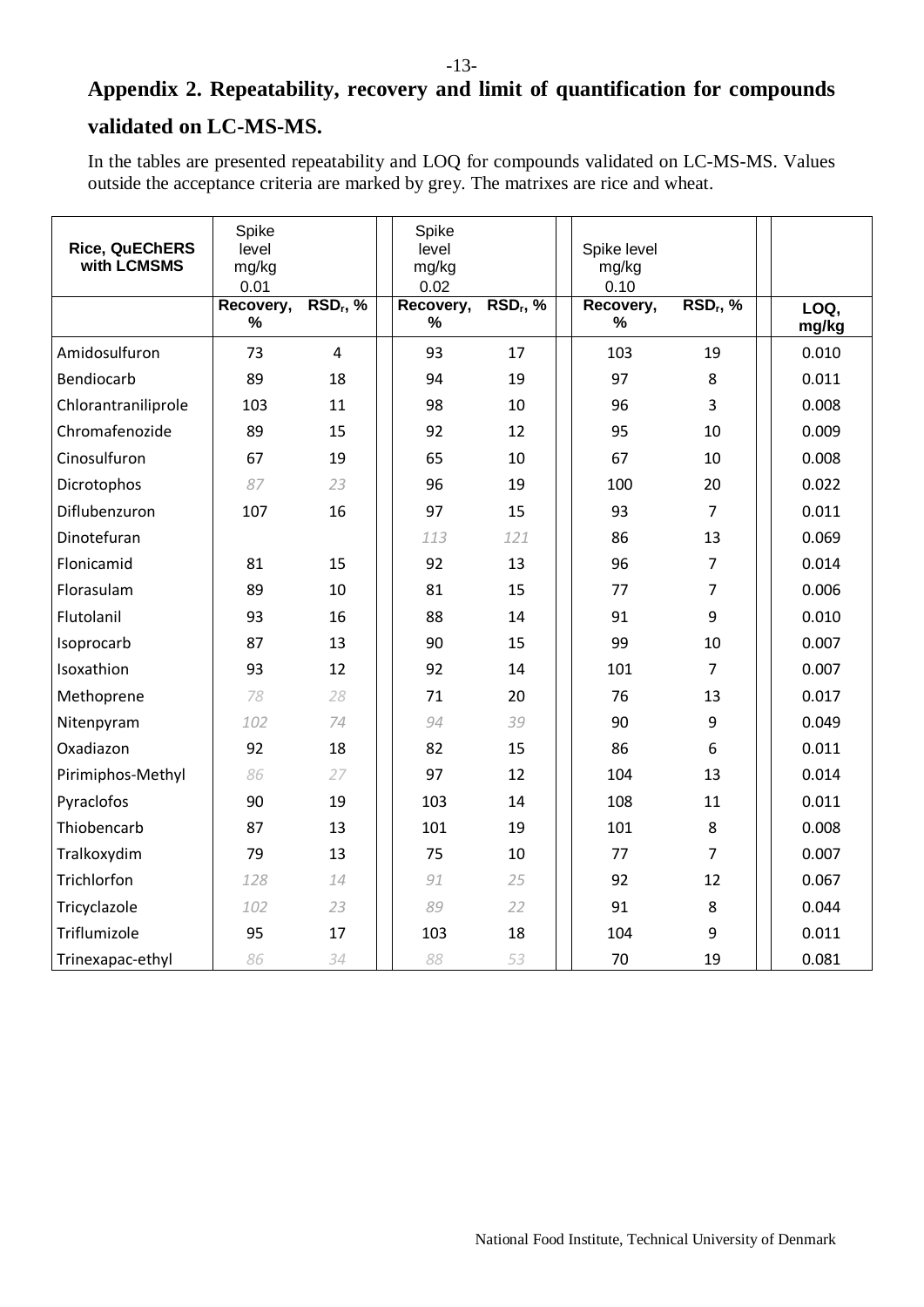| <b>Wheat, QuEChERS</b><br>with LCMSMS | Spike<br>level<br>mg/kg<br>0.01 |            | Spike<br>level<br>mg/kg<br>0.02 |             | Spike level<br>mg/kg<br>0.10 |                            |               |
|---------------------------------------|---------------------------------|------------|---------------------------------|-------------|------------------------------|----------------------------|---------------|
|                                       | Recovery,<br>%                  | $RSD_r, %$ | Recovery,<br>%                  | $RSD_r$ , % | Recovery,<br>%               | <b>RSD<sub>r</sub></b> , % | LOQ,<br>mg/kg |
| Amidosulfuron                         | 98                              | 16         | 86                              | 16          | 70                           | 5                          | 0.010         |
| Bendiocarb                            | 86                              | 11         | 93                              | 13          | 97                           | 8                          | 0.006         |
| Chlorantraniliprole                   | 106                             | 15         | 100                             | 10          | 77                           | 4                          | 0.010         |
| Chromafenozide                        | 81                              | 10         | 97                              | 11          | 98                           | 6                          | 0.005         |
| Cinosulfuron                          | 63                              | 10         | 80                              | 16          | 75                           | 5                          | 0.016         |
| Dicrotophos                           | 90                              | 5          | 98                              | 12          | 103                          | 4                          | 0.003         |
| Diflubenzuron                         | 98                              | 21         | 102                             | 17          | 75                           | 7                          | 0.021         |
| Dinotefuran                           | 77                              | 12         | 79                              | 17          | 87                           | 14                         | 0.006         |
| Flonicamid                            | 105                             | 19         | 92                              | 11          | 68                           | 3                          | 0.013         |
| Florasulam                            | 89                              | 10         | 93                              | 12          | 68                           | $\overline{2}$             | 0.006         |
| Flucythrinate                         | 43                              | 98         | 72                              | 49          | 102                          | 9                          | 0.060         |
| Flutolanil                            | 96                              | 10         | 99                              | 12          | 94                           | 4                          | 0.007         |
| Isoprocarb                            | 90                              | 10         | 100                             | 13          | 93                           | 5                          | 0.006         |
| Isoxathion                            | 84                              | 9          | 99                              | 13          | 100                          | 5                          | 0.005         |
| Methoprene                            | 79                              | 15         | 89                              | 21          | 88                           | 9                          | 0.050         |
| Nitenpyram                            | 83                              | 18         | 89                              | 14          | 89                           | 4                          | 0.010         |
| Oxadiazon                             | 89                              | 8          | 91                              | 15          | 88                           | 5                          | 0.005         |
| Pirimiphos-Methyl                     | 91                              | 10         | 101                             | 12          | 101                          | 3                          | 0.006         |
| Pyraclofos                            | 92                              | 11         | 103                             | 12          | 99                           | 3                          | 0.007         |
| Thiobencarb                           | 91                              | 8          | 101                             | 10          | 103                          | 6                          | 0.005         |
| Tralkoxydim                           | 75                              | 13         | 72                              | 15          | 62                           | 5                          | 0.006         |
| Trichlorfon                           | 99                              | 25         | 96                              | 17          | 101                          | $\overline{7}$             | 0.019         |
| Tricyclazole                          | 89                              | 9          | 83                              | 11          | 80                           | 6                          | 0.005         |
| Triflumizole                          | 91                              | 6          | 101                             | 12          | 102                          | 6                          | 0.003         |
| Triforine                             | 91                              | 61         | 90                              | 71          | 89                           | 19                         | 0.107         |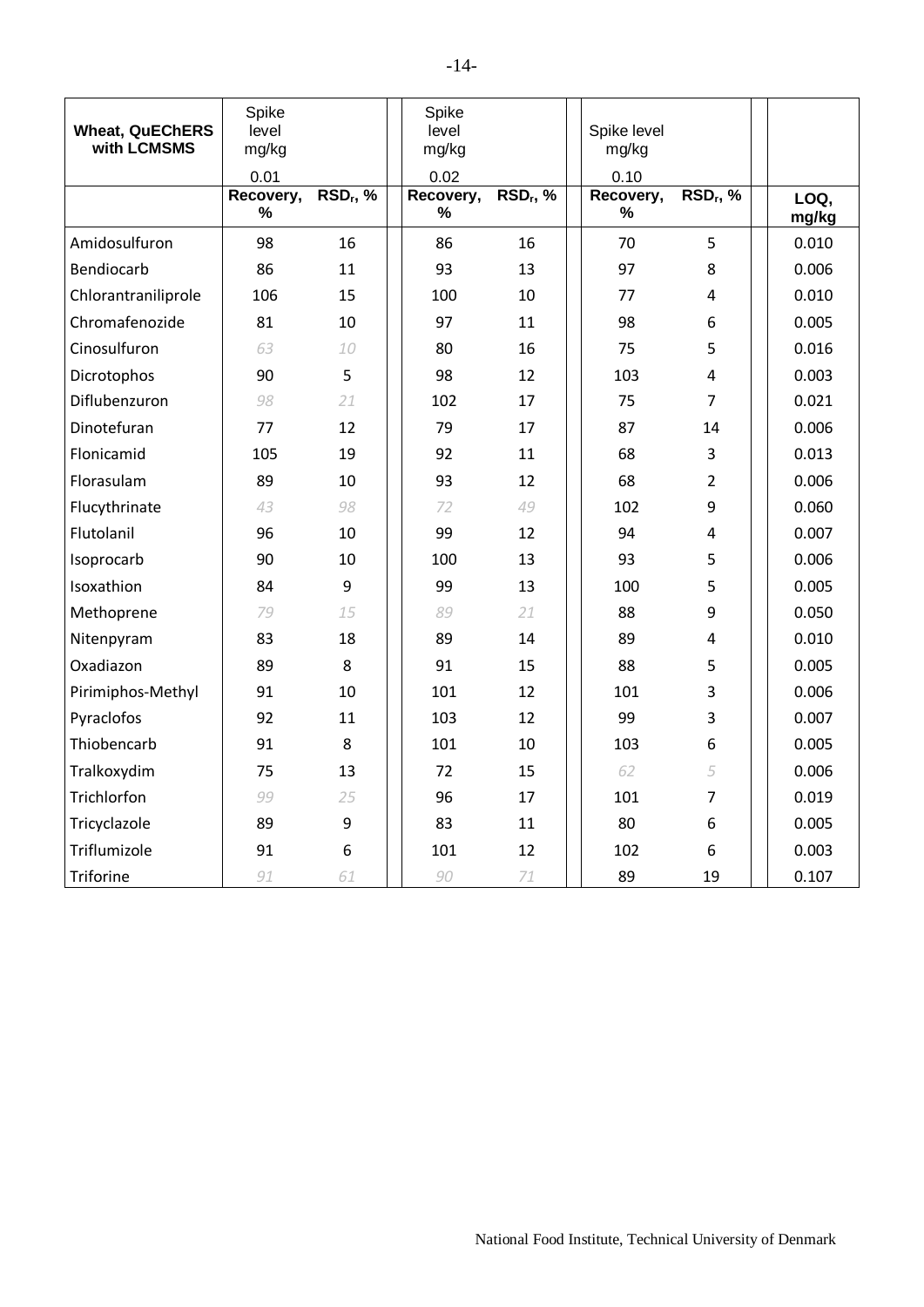# <span id="page-14-0"></span>**Appendix 3. Repeatability, recovery and limit of quantification for compounds validated on GC-MS-MS.**

In the tables are presented repeatability and LOQ for compounds validated on GC-MS-MS. Values outside the acceptance criteria are marked by grey. The matrixes are rice and wheat.

| <b>Rice, QuEChERS</b><br>with GCMSMS | Spike<br>level<br>mg/kg<br>0.01 |             | Spike<br>level<br>mg/kg<br>0.02 |            | Spike<br>level<br>mg/kg<br>0.10 |                               |               |
|--------------------------------------|---------------------------------|-------------|---------------------------------|------------|---------------------------------|-------------------------------|---------------|
|                                      | Recovery,<br>%                  | $RSD_r$ , % | Recovery,<br>%                  | $RSD_r, %$ | Recovery,<br>%                  | $\overline{\text{RSD}_r}$ , % | LOQ,<br>mg/kg |
| Bendiocarb                           | 90                              | 13          | 84                              | 9          | 78                              | $\overline{7}$                | 0.008         |
| Flucythrinate                        | 73                              | 13          | 78                              | 11         | 82                              | 5                             | 0.006         |
| Flutolanil                           | 89                              | 16          | 88                              | 11         | 84                              | 7                             | 0.009         |
| Isoprocarb                           | 87                              | 11          | 83                              | 10         | 78                              | 5                             | 0.006         |
| Isoxathion                           | 88                              | 19          | 80                              | 7          | 73                              | 6                             | 0.011         |
| Methoprene                           | 90                              | 20          | 83                              | 9          | 82                              | 7                             | 0.012         |
| Oxadiazon                            | 84                              | 15          | 87                              | 12         | 88                              | 4                             | 0.008         |
| Pirimiphos-methyl                    | 91                              | 18          | 92                              | 10         | 88                              | 4                             | 0.011         |
| Pyraclofos                           | 84                              | 15          | 84                              | 10         | 79                              | 7                             | 0.008         |
| Silafluofen                          | 63                              | 12          | 63                              | 13         | 66                              | 7                             | 0.005         |
| Thiobenbarb                          | 83                              | 15          | 88                              | 12         | 90                              | 4                             | 0.008         |
| Tralomethrin                         | 87                              | 12          | 76                              | 12         | 85                              | 9                             | 0.007         |
| Trichlorfon                          | 56                              | 28          | 88                              | 20         | 102                             | 4                             | 0.022         |
| Tricyclazole                         | 73                              | 15          | 73                              | 5          | 78                              | 9                             | 0.007         |

| <b>Wheat, QuEChERS</b><br>with GCMSMS | Spike<br>level<br>mg/kg<br>0.01<br>Recovery, | $RSD_r$ , % | Spike<br>level<br>mg/kg<br>0.02<br>Recovery, | $RSD_r, %$ | Spike<br>level<br>mg/kg<br>0.10<br>Recovery, | $RSD_r, %$ | LOQ,  |
|---------------------------------------|----------------------------------------------|-------------|----------------------------------------------|------------|----------------------------------------------|------------|-------|
|                                       | %                                            |             | %                                            |            | %                                            |            | mg/kg |
| Bendiocarb                            | 122                                          | 32          | 113                                          | 13         | 75                                           | 20         | 0.018 |
| Flucythrinate                         | 108                                          | 7           | 102                                          | 12         | 91                                           | 8          | 0.009 |
| Flutolanil                            | 46                                           | 12          | 62                                           | 18         | 75                                           | 6          | 0.029 |
| Isoprocarb                            | 91                                           | 6           | 84                                           | 11         | 75                                           | 5          | 0.004 |
| Isoxathion                            | 151                                          | $\Delta$    | 108                                          | 5          | 72                                           | 12         | 0.006 |
| Methoprene                            | 96                                           | 13          | 93                                           | 13         | 80                                           | 4          | 0.008 |
| Oxadiazon                             | 122                                          | 6           | 106                                          | 12         | 88                                           | 4          | 0.015 |
| Pirimiphos-methyl                     | 79                                           | 12          | 82                                           | 14         | 79                                           | 5          | 0.006 |
| Pyraclofos                            | 128                                          | 5           | 105                                          | 10         | 70                                           | 17         | 0.013 |
| Silafluofen                           | 75                                           | 8           | 70                                           | 14         | 69                                           | 3          | 0.004 |
| Thiobenbarb                           | 28                                           | 19          | 64                                           | 8          | 82                                           | 3          | 0.017 |
| Tralomethrin                          | 82                                           | 30          | 100                                          | 15         | 109                                          | 10         | 0.018 |
| Trichlorfon                           | 110                                          | 4           | 111                                          | 9          | 106                                          | 8          | 0.003 |
| Tricyclazole                          | 58                                           | 18          | 70                                           | 11         | 73                                           | 7          | 0.009 |

National Food Institute, Technical University of Denmark